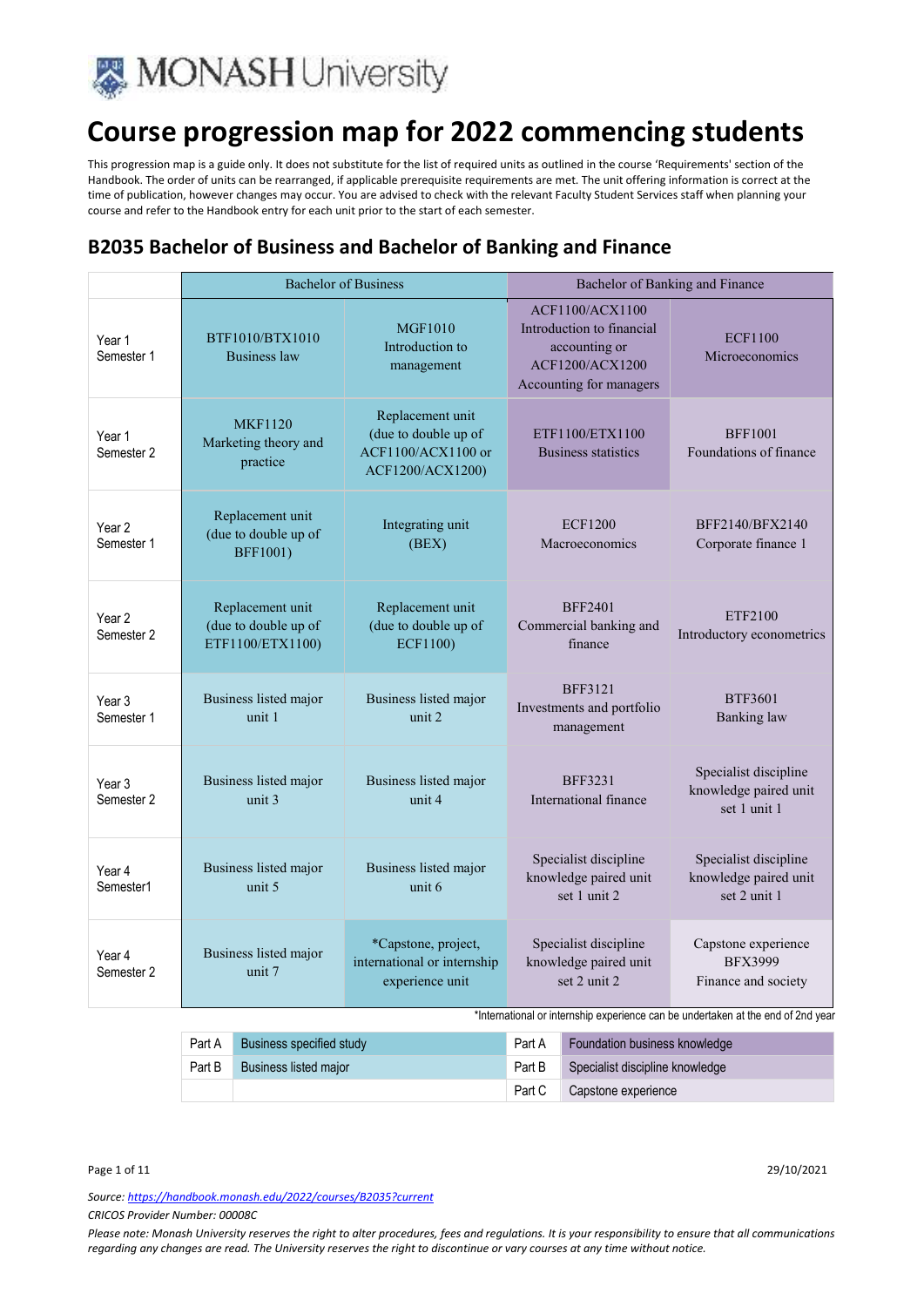

This progression map is a guide only. It does not substitute for the list of required units as outlined in the course 'Requirements' section of the Handbook. The order of units can be rearranged, if applicable prerequisite requirements are met. The unit offering information is correct at the time of publication, however changes may occur. You are advised to check with the relevant Faculty Student Services staff when planning your course and refer to the Handbook entry for each unit prior to the start of each semester.

### *Business listed major: Accounting*

|                                 | <b>Bachelor of Business</b>                                 |                                                                            | Bachelor of Banking and Finance                                |                                                                |
|---------------------------------|-------------------------------------------------------------|----------------------------------------------------------------------------|----------------------------------------------------------------|----------------------------------------------------------------|
| Year 1<br>Semester 1            | BTF1010/BTX1010<br><b>Business law</b>                      | <b>MGF1010</b><br>Introduction to<br>management                            | ACF1100/ACX1100<br>Introduction to financial<br>accounting     | <b>ECF1100</b><br>Microeconomics                               |
| Year 1<br>Semester 2            | <b>MKF1120</b><br>Marketing theory and<br>practice          | Replacement unit<br>(due to double up of<br>ACF1100/ACX1100)               | ETF1100/ETX1100<br><b>Business statistics</b>                  | <b>BFF1001</b><br>Foundations of finance                       |
| Year 2<br>Semester 1            | Replacement unit<br>(due to double up of<br><b>BFF1001)</b> | Integrating unit<br>(BEX)                                                  | <b>ECF1200</b><br>Macroeconomics                               | BFF2140/BFX2140<br>Corporate finance 1                         |
| Year <sub>2</sub><br>Semester 2 | ACF2200/ACX2200<br>Introduction to<br>management accounting | Replacement unit<br>(due to double up of<br><b>ECF1100)</b>                | <b>BFF2401</b><br>Commercial banking and<br>finance            | ETF2100<br>Introductory econometrics                           |
| Year 3<br>Semester 1            | ACF2100/ACX2100<br>Financial accounting                     | Replacement unit<br>(due to double up of<br>ETF1100/ETX1100)               | <b>BFF3121</b><br>Investments and portfolio<br>management      | BTF3601<br><b>Banking</b> law                                  |
| Year <sub>3</sub><br>Semester 2 | <b>ACF3200</b><br>Management accounting                     | ACF2400/ACX2400<br>Accounting information<br>systems                       | <b>BFF3231</b><br>International finance                        | Specialist discipline<br>knowledge paired unit<br>set 1 unit 1 |
| Year 4<br>Semester1             | ACF3100<br>Advanced financial<br>accounting                 | Accounting major<br>unit 1 or<br><b>ACF3600</b><br>Auditing and assurance* | Specialist discipline<br>knowledge paired unit<br>set 1 unit 2 | Specialist discipline<br>knowledge paired unit<br>set 2 unit 1 |
| Year 4<br>Semester 2            | Accounting major<br>unit $2*$                               | Capstone unit<br>ACX3900<br>Global issues in accounting                    | Specialist discipline<br>knowledge paired unit<br>set 2 unit 2 | Capstone experience<br><b>BFX3999</b><br>Finance and society   |

\*Pls refer to the Handbook for information regarding the units required for Professional Accounting Accreditation

| Part A | Business specified study | Part A | <b>Foundation business knowledge</b> |
|--------|--------------------------|--------|--------------------------------------|
| Part B | Business listed major    | Part B | Specialist discipline knowledge      |
|        |                          | Part C | Capstone experience                  |

Page 2 of 11 29/10/2021

*Source: https://handbook.monash.edu/2022/courses/B2035?current*

*CRICOS Provider Number: 00008C*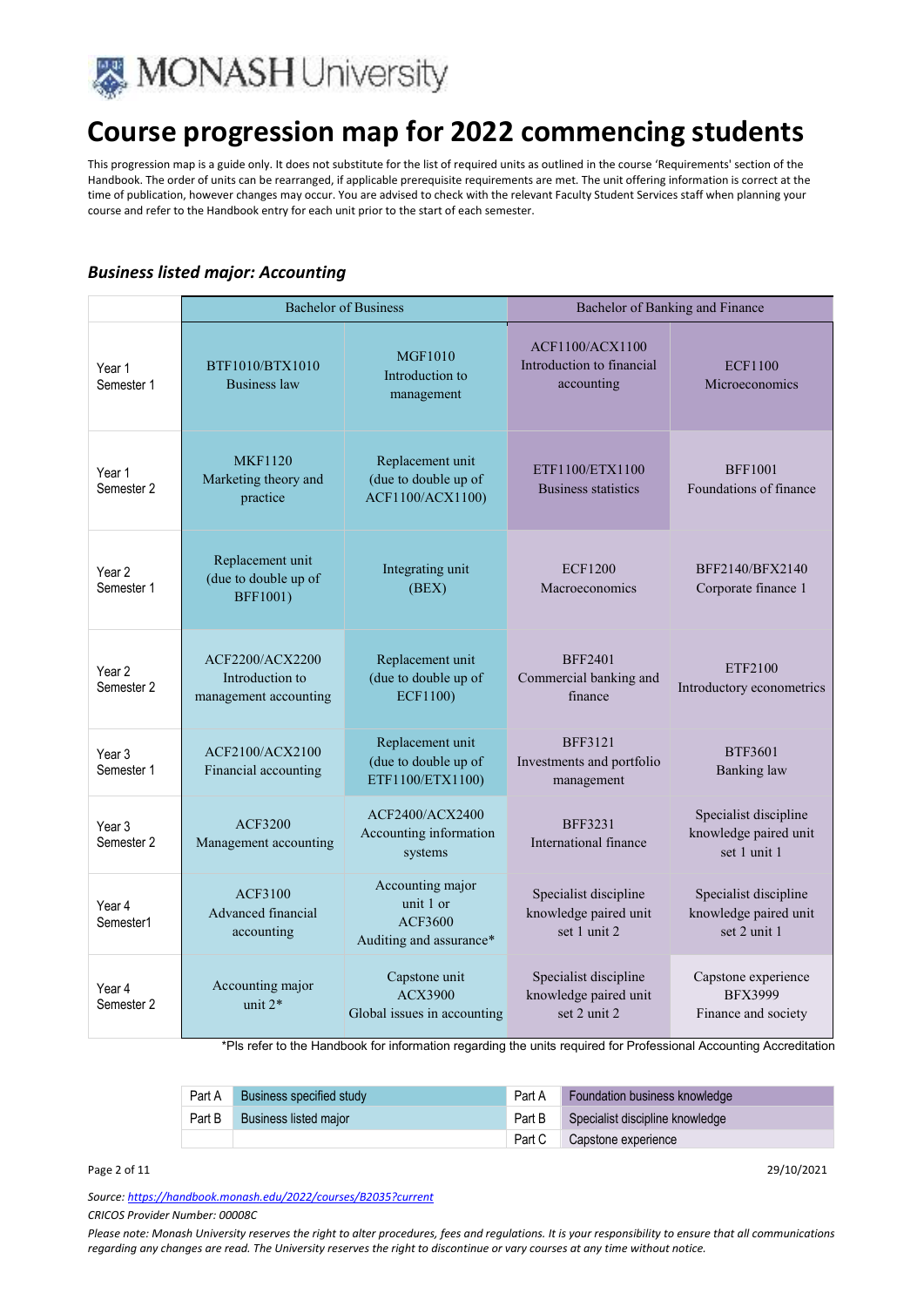

This progression map is a guide only. It does not substitute for the list of required units as outlined in the course 'Requirements' section of the Handbook. The order of units can be rearranged, if applicable prerequisite requirements are met. The unit offering information is correct at the time of publication, however changes may occur. You are advised to check with the relevant Faculty Student Services staff when planning your course and refer to the Handbook entry for each unit prior to the start of each semester.

### *Business listed major: Business analytics and statistics*

|                                 |                                                              | <b>Bachelor of Business</b>                                                        |                                                                                                                    | Bachelor of Banking and Finance                                |
|---------------------------------|--------------------------------------------------------------|------------------------------------------------------------------------------------|--------------------------------------------------------------------------------------------------------------------|----------------------------------------------------------------|
| Year 1<br>Semester 1            | Replacement unit<br>(due to double up of<br>ETF1100/ETX1100) | Replacement unit<br>(due to double up of<br><b>BFF1001)</b>                        | <b>ACF1100/ACX1100</b><br>Introduction to financial<br>accounting or<br>ACF1200/ACX1200<br>Accounting for managers | <b>ECF1100</b><br>Microeconomics                               |
| Year 1<br>Semester 2            | Replacement unit<br>(due to double up of<br><b>ECF1100)</b>  | <b>MKF1120</b><br>Marketing theory and<br>practice                                 | ETF1100/ETX1100<br>Business statistics                                                                             | <b>BFF1001</b><br>Foundations of finance                       |
| Year 2<br>Semester 1            | <b>MGF1010</b><br>Introduction to<br>management              | BTF1010/BTX1010<br><b>Business law</b>                                             | <b>ECF1200</b><br>Macroeconomics                                                                                   | BFF2140/BTX2140<br>Corporate finance 1                         |
| Year 2<br>Semester 2            | ETF2020<br>Statistical foundations of<br>business analytics  | Replacement unit<br>(due to double up of<br>ACF1100/ACX1100 or<br>ACF1200/ACX1200) | <b>BFF2401</b><br>Commercial banking and<br>finance                                                                | ETF2100<br>Introductory econometrics                           |
| Year <sub>3</sub><br>Semester 1 | Integrating unit<br>(BEX)                                    | Business analytics and<br>statistics major<br>unit 1                               | <b>BFF3121</b><br>Investments and portfolio<br>management                                                          | <b>BTF3601</b><br><b>Banking</b> law                           |
| Year 3<br>Semester 2            | Business analytics and<br>statistics major<br>unit 2         | Business analytics and<br>statistics major<br>unit $3$                             | <b>BFF3231</b><br>International finance                                                                            | Specialist discipline<br>knowledge paired unit<br>set 1 unit 1 |
| Year 4<br>Semester1             | Business analytics and<br>statistics major<br>unit 4         | Business analytics and<br>statistics major<br>unit 5                               | Specialist discipline<br>knowledge paired unit<br>set 1 unit 2                                                     | Specialist discipline<br>knowledge paired unit<br>set 2 unit 1 |
| Year 4<br>Semester 2            | Business analytics and<br>statistics major<br>unit 6         | *Capstone, project,<br>international or internship<br>experience unit              | Specialist discipline<br>knowledge paired unit<br>set 2 unit 2                                                     | Capstone experience<br><b>BFX3999</b><br>Finance and society   |

\*International or internship experience can be undertaken at the end of 2nd year

|        | Part A Business specified study |          | Part A Foundation business knowledge   |
|--------|---------------------------------|----------|----------------------------------------|
| Part B | <b>Business listed major</b>    |          | Part B Specialist discipline knowledge |
|        |                                 | Part $C$ | Capstone experience                    |

Page 3 of 11 29/10/2021

*Source: https://handbook.monash.edu/2022/courses/B2035?current CRICOS Provider Number: 00008C*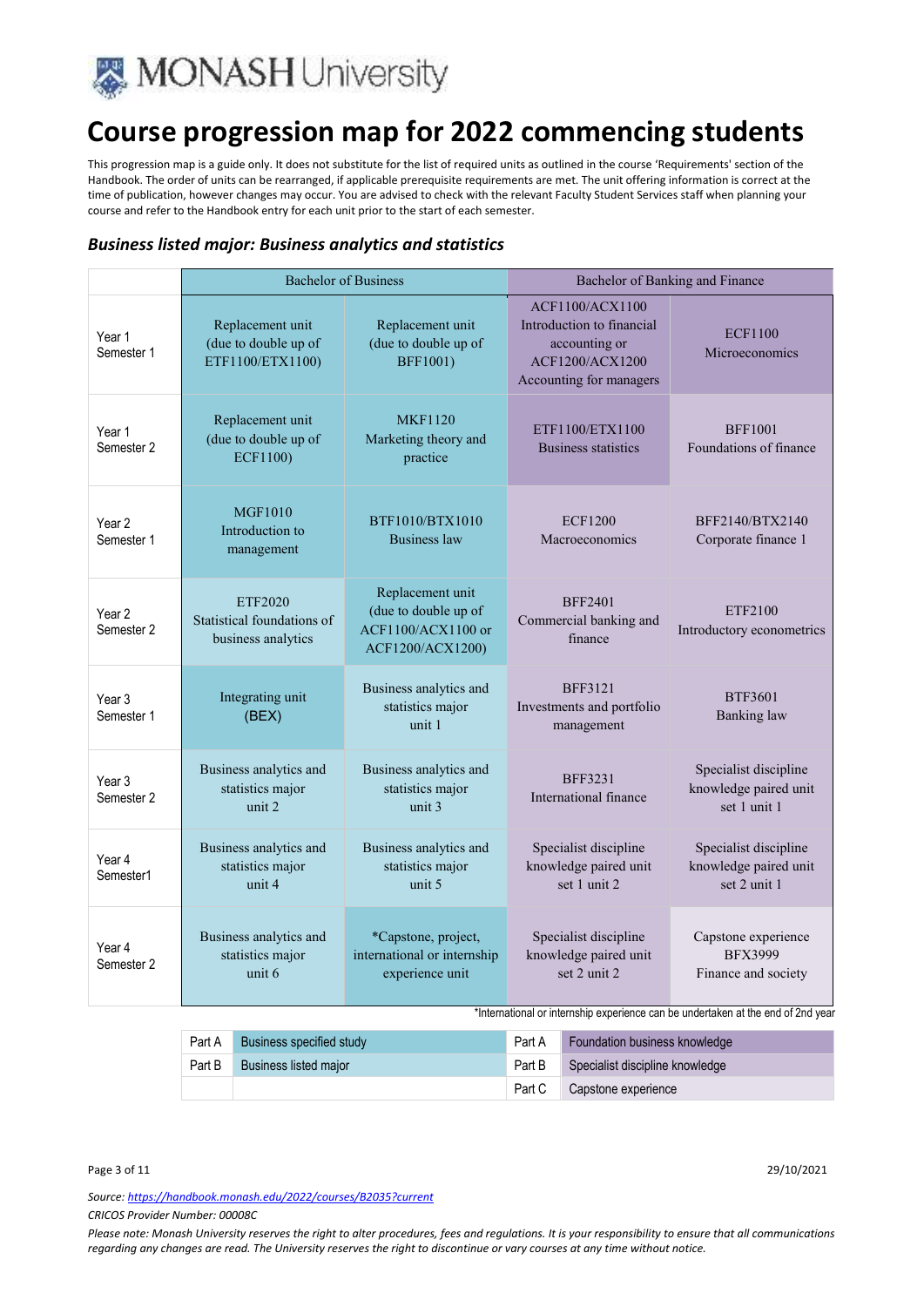

This progression map is a guide only. It does not substitute for the list of required units as outlined in the course 'Requirements' section of the Handbook. The order of units can be rearranged, if applicable prerequisite requirements are met. The unit offering information is correct at the time of publication, however changes may occur. You are advised to check with the relevant Faculty Student Services staff when planning your course and refer to the Handbook entry for each unit prior to the start of each semester.

### *Business listed major: Business law*

|                                 | <b>Bachelor of Business</b>                                        |                                                                                    |                                                                                                             | Bachelor of Banking and Finance                                |  |
|---------------------------------|--------------------------------------------------------------------|------------------------------------------------------------------------------------|-------------------------------------------------------------------------------------------------------------|----------------------------------------------------------------|--|
| Year 1<br>Semester 1            | BTF1010/BTX1010<br>Business law                                    | <b>MGF1010</b><br>Introduction to<br>management                                    | ACF1100/ACX1100<br>Introduction to financial<br>accounting or<br>ACF1200/ACX1200<br>Accounting for managers | <b>ECF1100</b><br>Microeconomics                               |  |
| Year 1<br>Semester 2            | <b>MKF1120</b><br>Marketing theory and<br>practice                 | Replacement unit<br>(due to double up of<br>ACF1100/ACX1100 or<br>ACF1200/ACX1200) | ETF1100/ETX1100<br>Business statistics                                                                      | <b>BFF1001</b><br>Foundations of finance                       |  |
| Year <sub>2</sub><br>Semester 1 | Replacement unit<br>(due to double up of<br><b>BFF1001)</b>        | Integrating unit<br>(BEX)                                                          | <b>ECF1200</b><br>Macroeconomics                                                                            | BFF2140/BFX2140<br>Corporate finance 1                         |  |
| Year <sub>2</sub><br>Semester 2 | Replacement unit<br>(due to double up of<br>ETF1100/ETX1100)       | Replacement unit<br>(due to double up of<br><b>ECF1100)</b>                        | <b>BFF2401</b><br>Commercial banking and<br>finance                                                         | ETF2100<br>Introductory econometrics                           |  |
| Year <sub>3</sub><br>Semester 1 | Business law major<br>unit 1                                       | Business law major<br>unit 2                                                       | <b>BFF3121</b><br>Investments and portfolio<br>management                                                   | <b>BTF3601</b><br><b>Banking</b> law                           |  |
| Year <sub>3</sub><br>Semester 2 | Business law major<br>unit 3                                       | Business law major<br>unit 4                                                       | <b>BFF3231</b><br>International finance                                                                     | Specialist discipline<br>knowledge paired unit<br>set 1 unit 1 |  |
| Year 4<br>Semester1             | Business law major<br>unit 5                                       | Business law major<br>unit 6                                                       | Specialist discipline<br>knowledge paired unit<br>set 1 unit 2                                              | Specialist discipline<br>knowledge paired unit<br>set 2 unit 1 |  |
| Year 4<br>Semester 2            | <b>BTX3900</b><br>Research project in<br>business law and taxation | *Capstone, project,<br>international or internship<br>experience unit              | Specialist discipline<br>knowledge paired unit<br>set 2 unit 2                                              | Capstone experience<br><b>BFX3999</b><br>Finance and society   |  |

\*International or internship experience can be undertaken at the end of 2nd year

| Part A | Business specified study | Part A | <b>Foundation business knowledge</b> |
|--------|--------------------------|--------|--------------------------------------|
| Part B | Business listed major    | Part B | Specialist discipline knowledge      |
|        |                          | Part C | Capstone experience                  |

Page 4 of 11 29/10/2021

*Source: https://handbook.monash.edu/2022/courses/B2035?current CRICOS Provider Number: 00008C*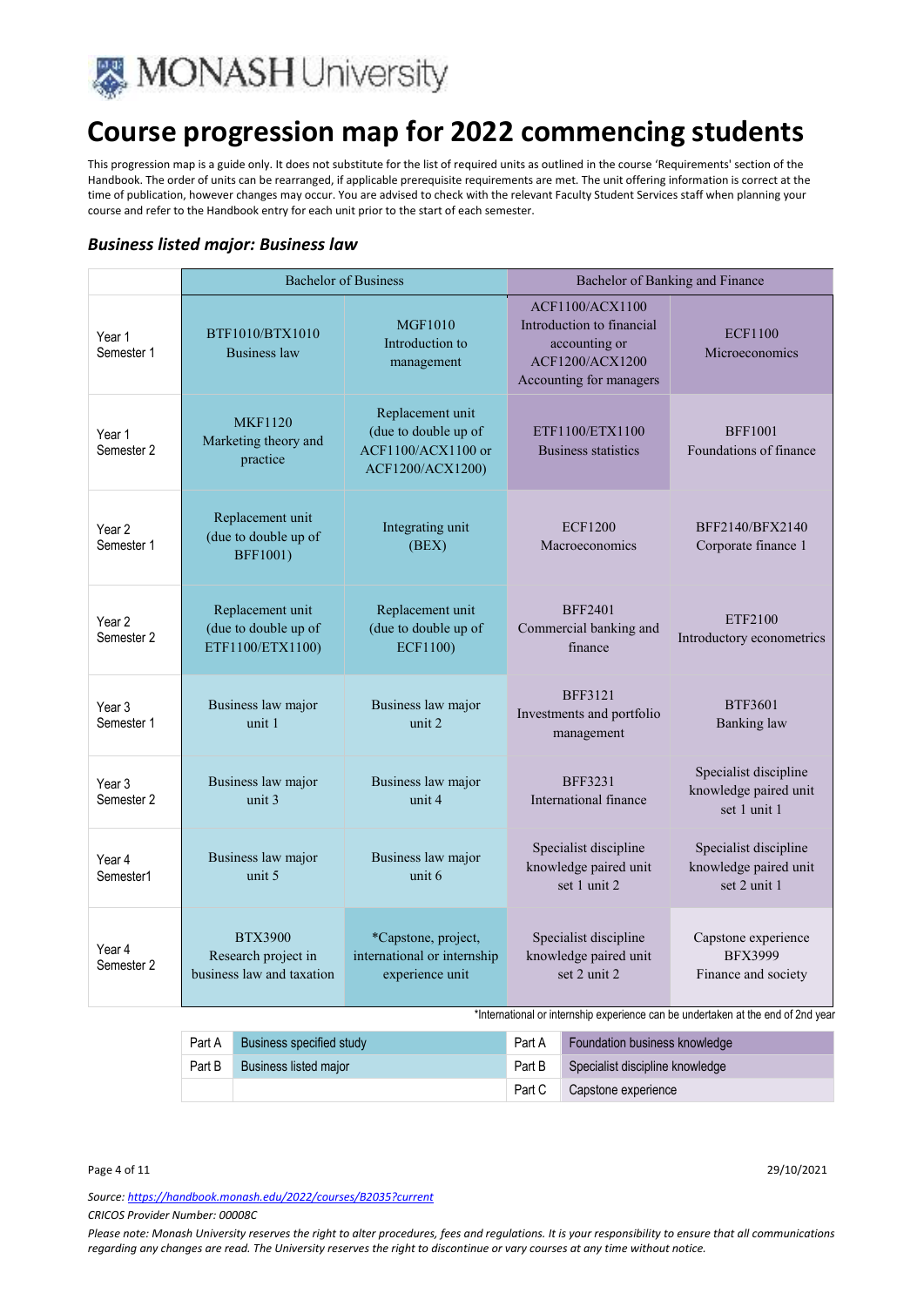

This progression map is a guide only. It does not substitute for the list of required units as outlined in the course 'Requirements' section of the Handbook. The order of units can be rearranged, if applicable prerequisite requirements are met. The unit offering information is correct at the time of publication, however changes may occur. You are advised to check with the relevant Faculty Student Services staff when planning your course and refer to the Handbook entry for each unit prior to the start of each semester.

### *Business listed major: Business management*

|                                 | <b>Bachelor of Business</b>                                          |                                                                                    | Bachelor of Banking and Finance                                                                                    |                                                                                                                                                  |
|---------------------------------|----------------------------------------------------------------------|------------------------------------------------------------------------------------|--------------------------------------------------------------------------------------------------------------------|--------------------------------------------------------------------------------------------------------------------------------------------------|
| Year 1<br>Semester 1            | BTF1010/BTX1010<br><b>Business</b> law                               | <b>MGF1010</b><br>Introduction to<br>management                                    | ACF1100/ACX1100<br>Introduction to financial<br>accounting or<br><b>ACF1200/ACX1200</b><br>Accounting for managers | <b>ECF1100</b><br>Microeconomics                                                                                                                 |
| Year 1<br>Semester 2            | <b>MKF1120</b><br>Marketing theory and<br>practice                   | Replacement unit<br>(due to double up of<br>ACF1100/ACX1100 or<br>ACF1200/ACX1200) | ETF1100/ETX1100<br><b>Business statistics</b>                                                                      | <b>BFF1001</b><br>Foundations of finance                                                                                                         |
| Year <sub>2</sub><br>Semester 1 | Replacement unit<br>(due to double up of<br><b>ECF1100)</b>          | Integrating unit<br>(BEX)                                                          | <b>ECF1200</b><br>Macroeconomics                                                                                   | BFF2140/BFX2140<br>Corporate finance 1                                                                                                           |
| Year 2<br>Semester 2            | <b>MGF1100</b><br>Managerial communication                           | Replacement unit<br>(due to double up of<br>ETF1100/ETX1100)                       | <b>BFF2401</b><br>Commercial banking and<br>finance                                                                | ETF2100<br>Introductory econometrics                                                                                                             |
| Year <sub>3</sub><br>Semester 1 | MGF2111<br>Organisational behaviour                                  | Replacement unit<br>(due to double up of<br><b>BFF1001)</b>                        | <b>BFF3121</b><br>Investments and portfolio<br>management                                                          | <b>BTF3601</b><br><b>Banking</b> law                                                                                                             |
| Year 3<br>Semester 2            | MGF3621<br>Organisational change                                     | Business management<br>major<br>unit 1                                             | <b>BFF3231</b><br>International finance                                                                            | Specialist discipline<br>knowledge paired unit<br>set 1 unit 1                                                                                   |
| Year 4<br>Semester1             | MGF3684<br><b>Business strategy</b>                                  | Business management<br>major<br>unit 2                                             | Specialist discipline<br>knowledge paired unit<br>set 1 unit 2                                                     | Specialist discipline<br>knowledge paired unit<br>set 2 unit 1                                                                                   |
| Year 4<br>Semester 2            | MGX3100<br>Corporate social<br>responsibility and business<br>ethics | *Capstone, project,<br>international or internship<br>experience unit              | Specialist discipline<br>knowledge paired unit<br>set 2 unit 2                                                     | Capstone experience<br><b>BFX3999</b><br>Finance and society<br>*International or internship experience can be undertaken at the end of 2nd year |

| Part A | Business specified study     | Part A | Foundation business knowledge          |
|--------|------------------------------|--------|----------------------------------------|
| Part B | <b>Business listed maior</b> |        | Part B Specialist discipline knowledge |
|        |                              | Part C | Capstone experience                    |

Page 5 of 11 29/10/2021

*Source: https://handbook.monash.edu/2022/courses/B2035?current*

*CRICOS Provider Number: 00008C*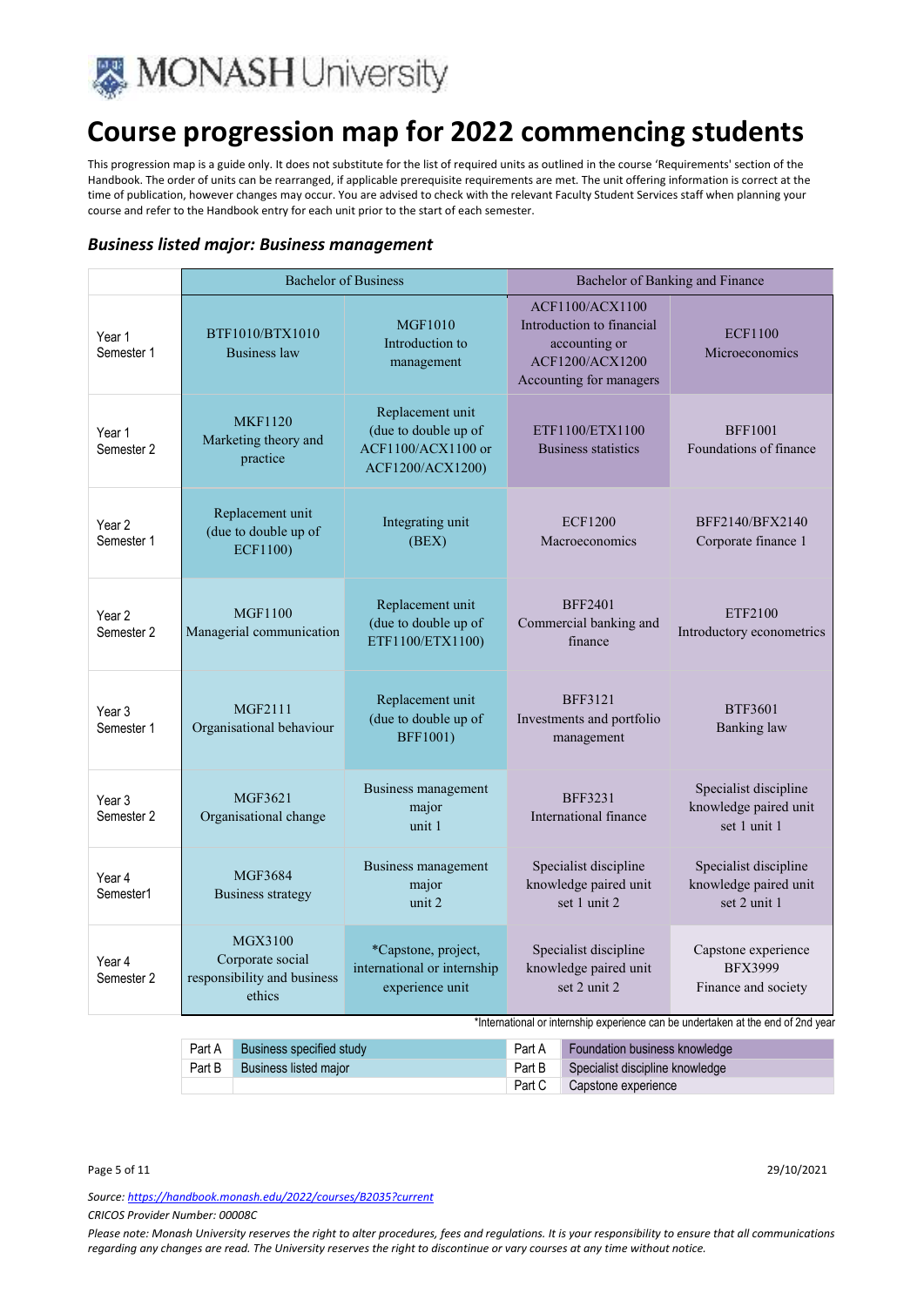

This progression map is a guide only. It does not substitute for the list of required units as outlined in the course 'Requirements' section of the Handbook. The order of units can be rearranged, if applicable prerequisite requirements are met. The unit offering information is correct at the time of publication, however changes may occur. You are advised to check with the relevant Faculty Student Services staff when planning your course and refer to the Handbook entry for each unit prior to the start of each semester.

### *Business listed major: Economics and business strategy*

|                                 | <b>Bachelor of Business</b>                                                        |                                                                       | Bachelor of Banking and Finance                                                                                    |                                                                                                                                                  |
|---------------------------------|------------------------------------------------------------------------------------|-----------------------------------------------------------------------|--------------------------------------------------------------------------------------------------------------------|--------------------------------------------------------------------------------------------------------------------------------------------------|
| Year 1<br>Semester 1            | BTF1010/BTX1010<br><b>Business law</b>                                             | <b>MGF1010</b><br>Introduction to<br>management                       | ACF1100/ACX1100<br>Introduction to financial<br>accounting or<br><b>ACF1200/ACX1200</b><br>Accounting for managers | <b>ECF1100</b><br>Microeconomics                                                                                                                 |
| Year 1<br>Semester 2            | Replacement unit<br>(due to double up of<br>ACF1100/ACX1100 or<br>ACF1200/ACX1200) | <b>MKF1120</b><br>Marketing theory and<br>practice                    | ETF1100/ETX1100<br><b>Business statistics</b>                                                                      | <b>BFF1001</b><br>Foundations of finance                                                                                                         |
| Year <sub>2</sub><br>Semester 1 | <b>Business and Economics</b><br>elective unit (due to double<br>up of ECF1200)    | Integrating unit<br>(BEX)                                             | <b>ECF1200</b><br>Macroeconomics                                                                                   | BFF2140/BFX2140<br>Corporate finance 1                                                                                                           |
| Year <sub>2</sub><br>Semester 2 | <b>ECF2331</b><br>Macroeconomics and<br>monetary policy                            | Replacement unit<br>(due to double up of<br><b>ECF1100)</b>           | <b>BFF2401</b><br>Commercial banking and<br>finance                                                                | ETF2100<br>Introductory econometrics                                                                                                             |
| Year 3<br>Semester 1            | <b>ECF2731</b><br>Managerial economics                                             | Replacement unit<br>(due to double up of<br>ETF1100/ETX1100)          | <b>BFF3121</b><br>Investments and portfolio<br>management                                                          | <b>BTF3601</b><br><b>Banking</b> law                                                                                                             |
| Year 3<br>Semester 2            | Economics and business<br>strategy major<br>unit 1                                 | Replacement unit<br>(due to double up of<br><b>BFF1001)</b>           | <b>BFF3231</b><br>International finance                                                                            | Specialist discipline<br>knowledge paired unit<br>set 1 unit 1                                                                                   |
| Year 4<br>Semester1             | Economics and business<br>strategy major<br>unit 2                                 | Economics and business<br>strategy major<br>unit 3                    | Specialist discipline<br>knowledge paired unit<br>set 1 unit 2                                                     | Specialist discipline<br>knowledge paired unit<br>set 2 unit 1                                                                                   |
| Year 4<br>Semester 2            | Economics and business<br>strategy major<br>unit 4                                 | *Capstone, project,<br>international or internship<br>experience unit | Specialist discipline<br>knowledge paired unit<br>set 2 unit 2                                                     | Capstone experience<br><b>BFX3999</b><br>Finance and society<br>*International or internship experience can be undertaken at the end of 2nd year |

|        | Part A Business specified study | Part A | <b>Foundation business knowledge</b> |
|--------|---------------------------------|--------|--------------------------------------|
| Part B | <b>Business listed major</b>    | Part B | Specialist discipline knowledge      |
|        |                                 | Part C | Capstone experience                  |

#### Page 6 of 11 29/10/2021

*Source: https://handbook.monash.edu/2022/courses/B2035?current*

*CRICOS Provider Number: 00008C*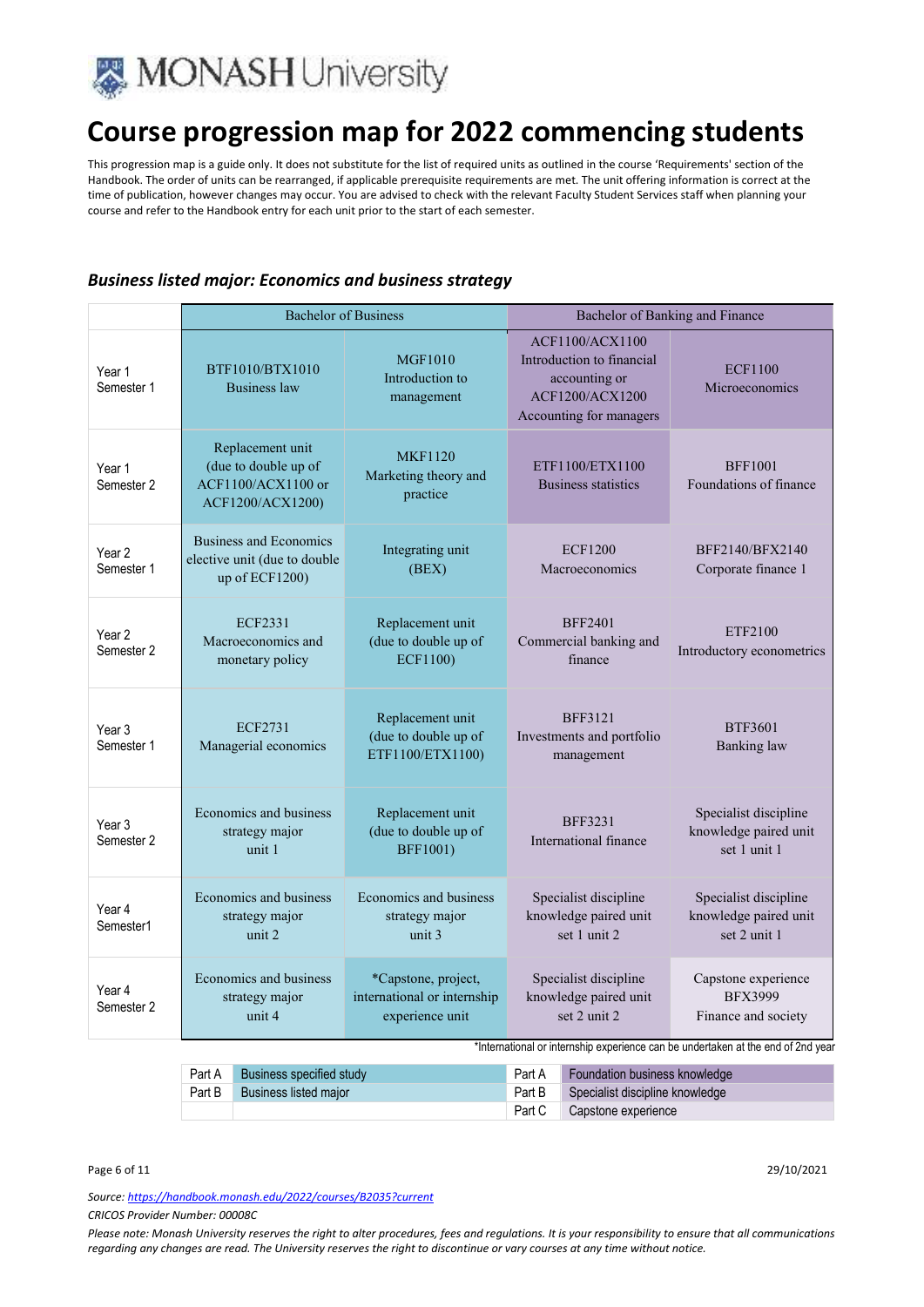

This progression map is a guide only. It does not substitute for the list of required units as outlined in the course 'Requirements' section of the Handbook. The order of units can be rearranged, if applicable prerequisite requirements are met. The unit offering information is correct at the time of publication, however changes may occur. You are advised to check with the relevant Faculty Student Services staff when planning your course and refer to the Handbook entry for each unit prior to the start of each semester.

### *Business listed major: Financial econometrics*

|                                            |                                                              | <b>Bachelor of Business</b>                                                        | Bachelor of Banking and Finance                                                                                    |                                                                |
|--------------------------------------------|--------------------------------------------------------------|------------------------------------------------------------------------------------|--------------------------------------------------------------------------------------------------------------------|----------------------------------------------------------------|
| Year 1<br>Semester 1                       | BTF1010/BTX1010<br><b>Business law</b>                       | <b>MGF1010</b><br>Introduction to<br>management                                    | <b>ACF1100/ACX1100</b><br>Introduction to financial<br>accounting or<br>ACF1200/ACX1200<br>Accounting for managers | <b>ECF1100</b><br><b>Microeconomics</b>                        |
| Year 1<br>Semester 2                       | <b>MKF1120</b><br>Marketing theory and<br>practice           | Replacement unit<br>(due to double up of<br>ACF1100/ACX1100 or<br>ACF1200/ACX1200) | ETF1100/ETX1100<br><b>Business statistics</b>                                                                      | <b>BFF1001</b><br>Foundations of finance                       |
| Year 2<br>Semester 1                       | Replacement unit<br>(due to double up of<br><b>ECF1100)</b>  | Integrating unit<br>(BEX)                                                          | <b>ECF1200</b><br>Macroeconomics                                                                                   | BFF2140/BFX2140<br>Corporate finance 1                         |
| Year <sub>2</sub><br>Semester <sub>2</sub> | Replacement unit<br>(due to double up of<br>ETF1100/ETX1100) | Replacement unit<br>(due to double up of<br><b>BFF1001)</b>                        | <b>BFF2401</b><br>Commercial banking and<br>finance                                                                | ETF2100<br>Introductory econometrics                           |
| Year 3<br>Semester 1                       | Replacement unit<br>(due to double up of<br>BFF2140/BFX2140) | Replacement unit<br>(due to double up of<br>ETF2100<br>Introductory econometrics   | <b>BFF3121</b><br>Investments and portfolio<br>management                                                          | <b>BTF3601</b><br><b>Banking</b> law                           |
| Year <sub>3</sub><br>Semester 2            | ETX2250<br>Data visualisation and<br>analytics               | ETF3300<br>Quantitative methods for<br>financial markets                           | <b>BFF3231</b><br>International finance                                                                            | Specialist discipline<br>knowledge paired unit<br>set 1 unit 1 |
| Year 4<br>Semester1                        | Financial econometrics<br>major<br>unit 1                    | Financial econometrics<br>major<br>unit 2                                          | Specialist discipline<br>knowledge paired unit<br>set 1 unit 2                                                     | Specialist discipline<br>knowledge paired unit<br>set 2 unit 1 |
| Year 4<br>Semester 2                       | Financial econometrics<br>major<br>unit 3                    | *Capstone, project,<br>international or internship<br>experience unit              | Specialist discipline<br>knowledge paired unit<br>set 2 unit 2                                                     | Capstone experience<br><b>BFX3999</b><br>Finance and society   |

\*International or internship experience can be undertaken at the end of 2nd year

| Part A | Business specified study     | Part A | <b>Foundation business knowledge</b> |
|--------|------------------------------|--------|--------------------------------------|
| Part B | <b>Business listed major</b> | Part B | Specialist discipline knowledge      |
|        |                              | Part C | Capstone experience                  |

Page 7 of 11 29/10/2021

*Source: https://handbook.monash.edu/2022/courses/B2035?current CRICOS Provider Number: 00008C*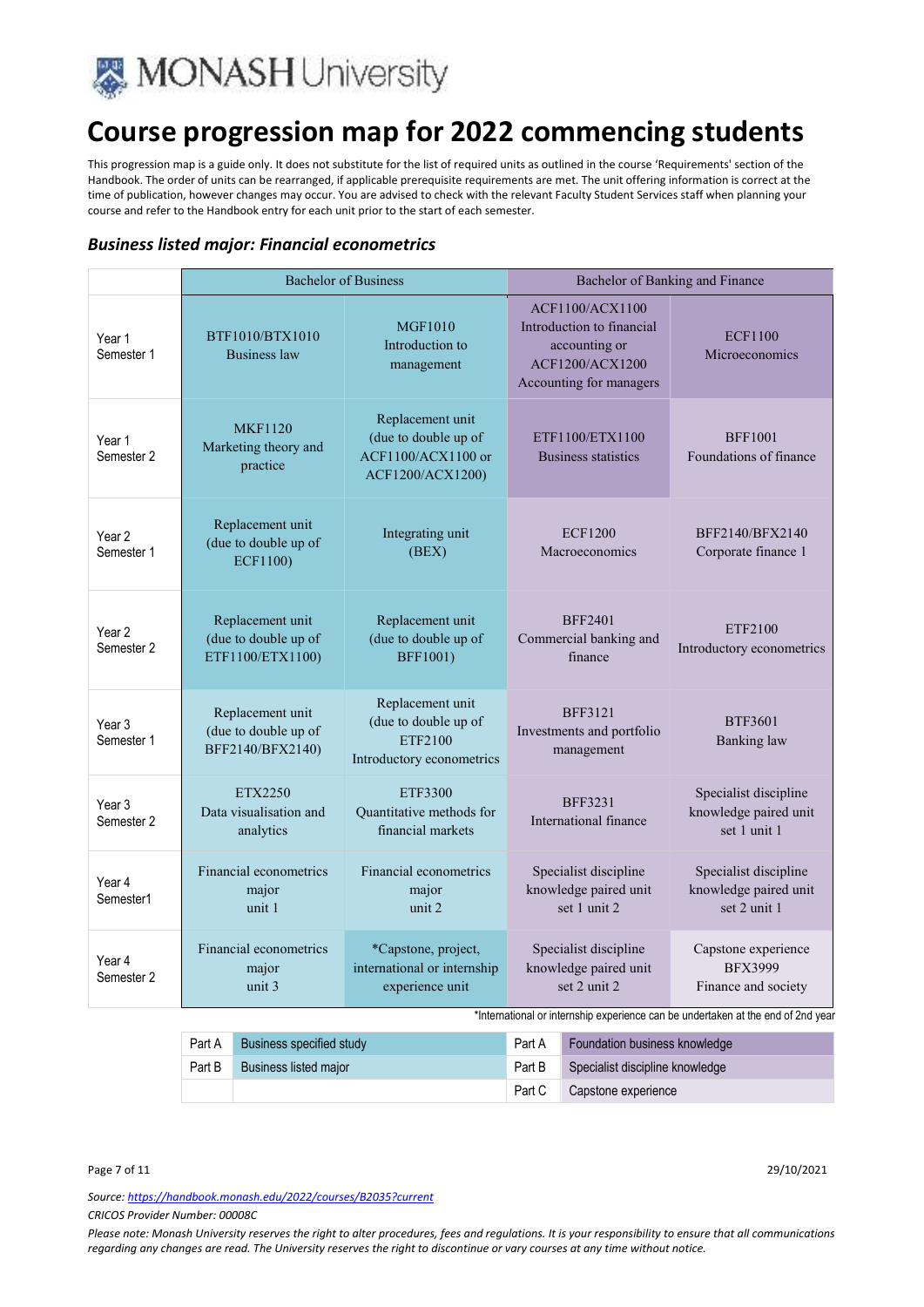

This progression map is a guide only. It does not substitute for the list of required units as outlined in the course 'Requirements' section of the Handbook. The order of units can be rearranged, if applicable prerequisite requirements are met. The unit offering information is correct at the time of publication, however changes may occur. You are advised to check with the relevant Faculty Student Services staff when planning your course and refer to the Handbook entry for each unit prior to the start of each semester.

### *Business listed major: Human resource management*

|                                 |                                                                              | <b>Bachelor of Business</b>                                                        |                  | Bachelor of Banking and Finance                                                                                    |                                                                                  |
|---------------------------------|------------------------------------------------------------------------------|------------------------------------------------------------------------------------|------------------|--------------------------------------------------------------------------------------------------------------------|----------------------------------------------------------------------------------|
| Year 1<br>Semester 1            | BTF1010/BTX1010<br><b>Business law</b>                                       | <b>MGF1010</b><br>Introduction to<br>management                                    |                  | <b>ACF1100/ACX1100</b><br>Introduction to financial<br>accounting or<br>ACF1200/ACX1200<br>Accounting for managers | <b>ECF1100</b><br>Microeconomics                                                 |
| Year 1<br>Semester 2            | <b>MKF1120</b><br>Marketing theory and<br>practice                           | Replacement unit<br>(due to double up of<br>ACF1100/ACX1100 or<br>ACF1200/ACX1200) |                  | ETF1100/ETX1100<br><b>Business statistics</b>                                                                      | <b>BFF1001</b><br>Foundations of finance                                         |
| Year <sub>2</sub><br>Semester 1 | Replacement unit<br>(due to double up of<br><b>BFF1001)</b>                  | Integrating unit<br>(BEX)                                                          |                  | <b>ECF1200</b><br>Macroeconomics                                                                                   | BFF2140/BFX2140<br>Corporate finance 1                                           |
| Year <sub>2</sub><br>Semester 2 | Replacement unit<br>(due to double up of<br>ECF1100)                         | Replacement unit<br>(due to double up of<br>ETF1100/ETX1100)                       |                  | <b>BFF3121</b><br>Investments and portfolio<br>management                                                          | <b>BTF3601</b><br><b>Banking</b> law                                             |
| Year 3<br>Semester 1            | MGF2341<br>Managing employee<br>relations                                    | MGF2661<br>Human resource<br>management                                            |                  | <b>BFF3231</b><br>International finance                                                                            | Specialist discipline<br>knowledge paired unit<br>set 1 unit 1                   |
| Year <sub>3</sub><br>Semester 2 | MGF2656<br>HRM and managing global<br>workforces                             | MGX3100<br>Corporate social<br>responsibility and business<br>ethics               |                  | Specialist discipline<br>knowledge paired unit<br>set 1 unit 2                                                     | Specialist discipline<br>knowledge paired unit<br>set 2 unit 1                   |
| Year 4<br>Semester1             | MGX3441<br>Human resource strategy                                           | MGX3991<br>Leadership principles and<br>practices or MGF3450<br>Managing conflict  |                  | Specialist discipline<br>knowledge paired unit<br>set 2 unit 2                                                     | Capstone experience<br><b>BFX3999</b><br>Finance and society                     |
| Year 4<br>Semester 2            | <b>BTX3991</b><br>Employment law                                             | *Capstone, project,<br>international or internship<br>experience                   |                  | <b>BFF3121</b><br>Investments and portfolio<br>management                                                          | <b>BTF3601</b><br>Banking law                                                    |
|                                 |                                                                              |                                                                                    |                  |                                                                                                                    | *International or internship experience can be undertaken at the end of 2nd year |
|                                 | <b>Business specified study</b><br>Part A<br>Part B<br>Business listed major |                                                                                    | Part A<br>Part B | Foundation business knowledge<br>Specialist discipline knowledge                                                   |                                                                                  |

*Source: https://handbook.monash.edu/2022/courses/B2035?current*

*CRICOS Provider Number: 00008C* 

*Please note: Monash University reserves the right to alter procedures, fees and regulations. It is your responsibility to ensure that all communications regarding any changes are read. The University reserves the right to discontinue or vary courses at any time without notice.*

Part C Capstone experience

Page 8 of 11 29/10/2021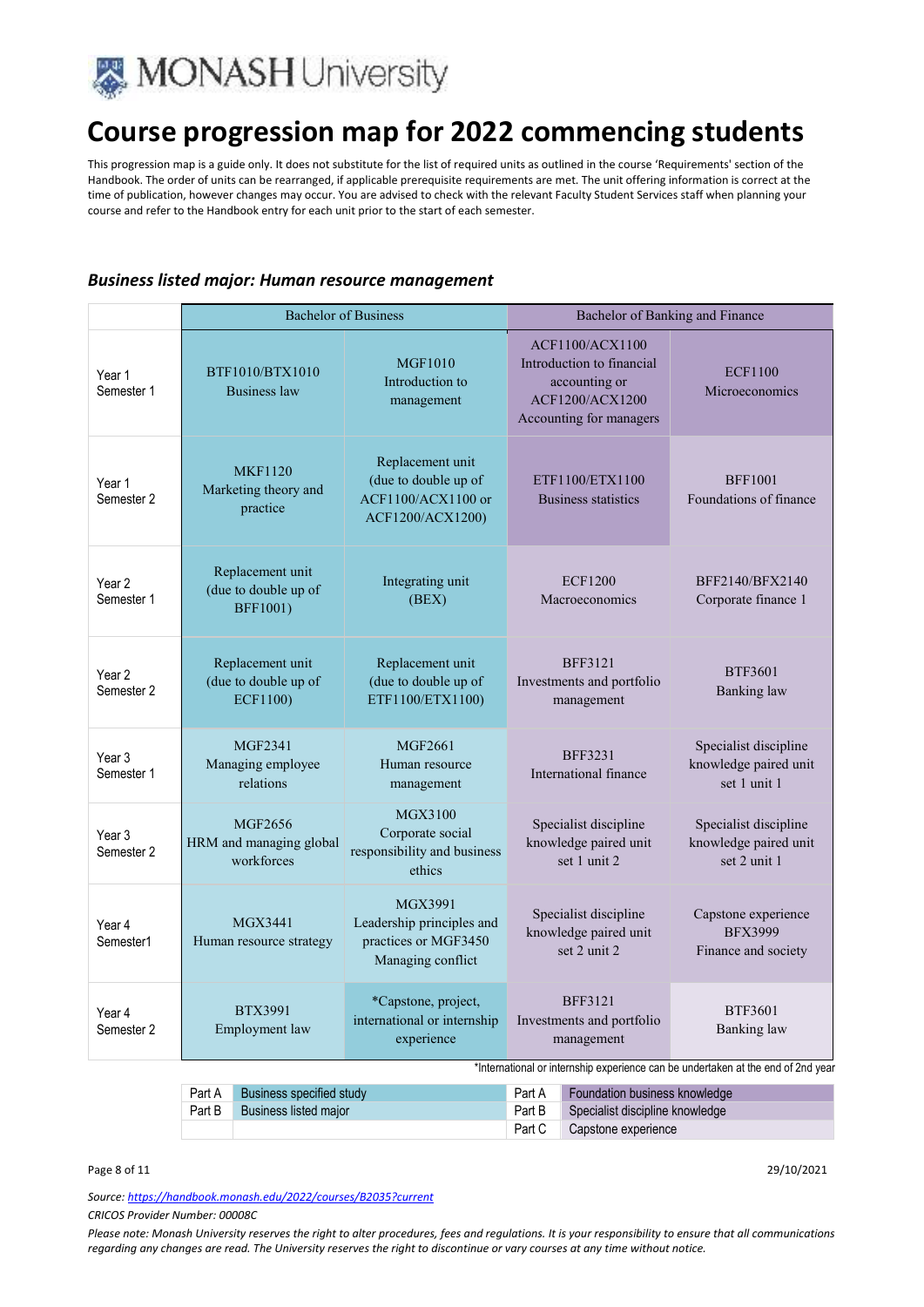

This progression map is a guide only. It does not substitute for the list of required units as outlined in the course 'Requirements' section of the Handbook. The order of units can be rearranged, if applicable prerequisite requirements are met. The unit offering information is correct at the time of publication, however changes may occur. You are advised to check with the relevant Faculty Student Services staff when planning your course and refer to the Handbook entry for each unit prior to the start of each semester.

### *Business listed major: International business*

|                      | <b>Bachelor of Business</b>                                  |                                                                                                  | Bachelor of Banking and Finance                                                                                    |                                                                |
|----------------------|--------------------------------------------------------------|--------------------------------------------------------------------------------------------------|--------------------------------------------------------------------------------------------------------------------|----------------------------------------------------------------|
| Year 1<br>Semester 1 | BTF1010/BTX1010<br>Business law                              | <b>MGF1010</b><br>Introduction to<br>management                                                  | ACF1100/ACX1100<br>Introduction to financial<br>accounting or<br><b>ACF1200/ACX1200</b><br>Accounting for managers | <b>ECF1100</b><br>Microeconomics                               |
| Year 1<br>Semester 2 | <b>MKF1120</b><br>Marketing theory and<br>practice           | Replacement unit<br>(due to double up of<br>ACF1100/ACX1100 or<br>ACF1200/ACX1200)               | ETF1100/ETX1100<br><b>Business statistics</b>                                                                      | <b>BFF1001</b><br>Foundations of finance                       |
| Year 2<br>Semester 1 | Replacement unit<br>(due to double up of<br><b>BFF1001)</b>  | Integrating unit<br>(BEX)                                                                        | <b>ECF1200</b><br>Macroeconomics                                                                                   | BFF2140/BFX2140<br>Corporate finance 1                         |
| Year 2<br>Semester 2 | Replacement unit<br>(due to double up of<br>ETF1100/ETX1100) | Replacement unit<br>(due to double up of<br><b>ECF1100)</b>                                      | <b>BFF2401</b><br>Commercial banking and<br>finance                                                                | ETF2100<br>Introductory econometrics                           |
| Year 3<br>Semester 1 | <b>International business</b><br>major unit                  | <b>ECF2721</b><br>Trade finance and foreign<br>exchange                                          | <b>BFF3121</b><br>Investments and portfolio<br>management                                                          | <b>BTF3601</b><br><b>Banking</b> law                           |
| Year 3<br>Semester 2 | MGF2351<br><b>International business</b>                     | MGF3681<br>International management                                                              | <b>BFF3231</b><br>International finance                                                                            | Specialist discipline<br>knowledge paired unit<br>set 1 unit 1 |
| Year 4<br>Semester1  | <b>BTX3110</b><br>International trade law                    | Faculty of Business and<br><b>Economics Replacement</b><br>unit (due to double up of<br>ECF1100) | Specialist discipline<br>knowledge paired unit<br>set 1 unit 2                                                     | Specialist discipline<br>knowledge paired unit<br>set 2 unit 1 |
| Year 4<br>Semester 2 | MGX3121<br><b>International business</b><br>strategy         | *Capstone, project,<br>international or internship<br>experience unit                            | Specialist discipline<br>knowledge paired unit<br>set 2 unit 2                                                     | Capstone experience<br><b>BFX3999</b><br>Finance and society   |

\*International or internship experience can be undertaken at the end of 2nd year

| Part A | Business specified study     | Part A | <b>Foundation business knowledge</b> |
|--------|------------------------------|--------|--------------------------------------|
| Part B | <b>Business listed major</b> | Part B | Specialist discipline knowledge      |
|        |                              | Part C | Capstone experience                  |

Page 9 of 11 29/10/2021

*Source: https://handbook.monash.edu/2022/courses/B2035?current*

*CRICOS Provider Number: 00008C*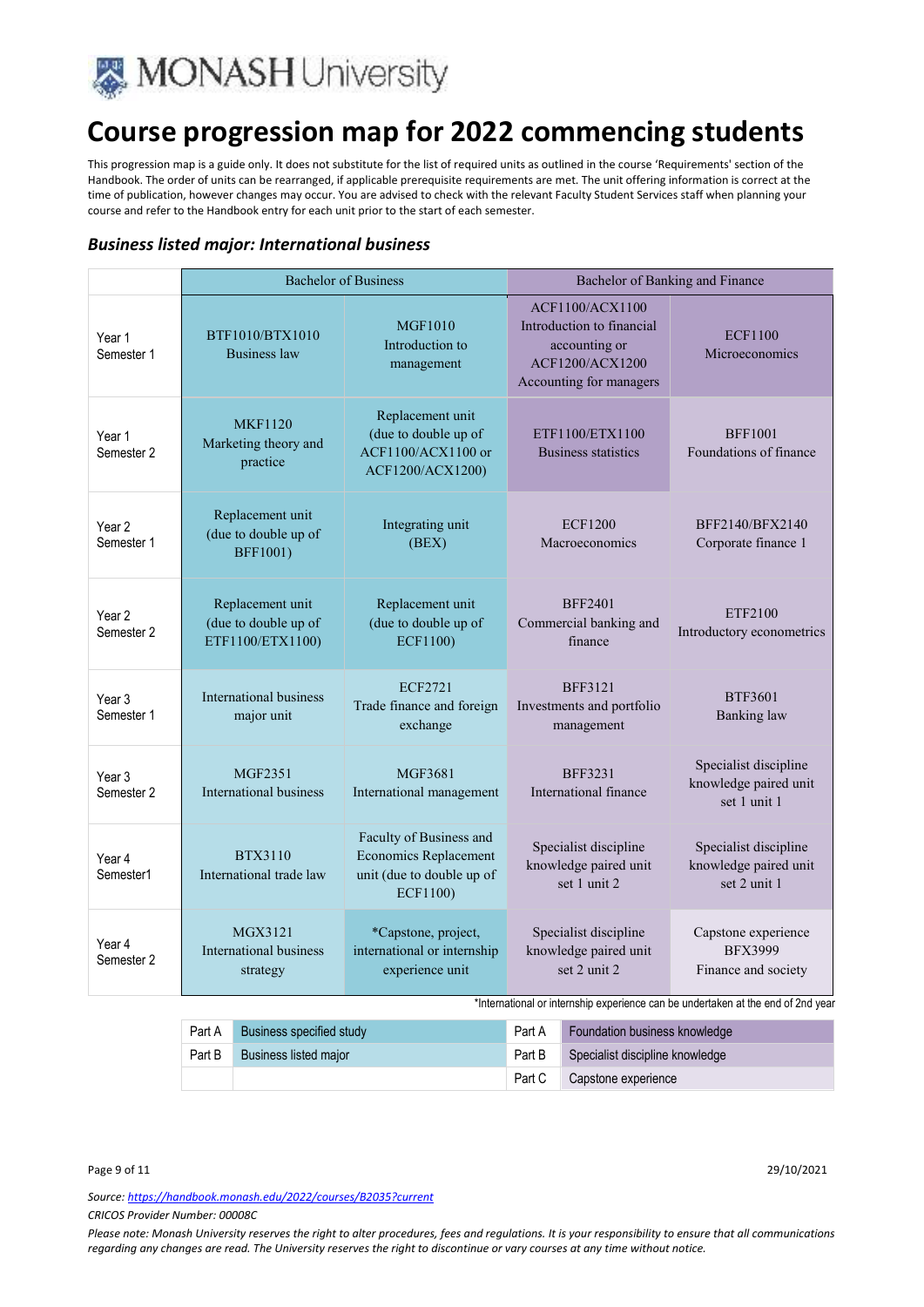

This progression map is a guide only. It does not substitute for the list of required units as outlined in the course 'Requirements' section of the Handbook. The order of units can be rearranged, if applicable prerequisite requirements are met. The unit offering information is correct at the time of publication, however changes may occur. You are advised to check with the relevant Faculty Student Services staff when planning your course and refer to the Handbook entry for each unit prior to the start of each semester.

### *Business listed major: Marketing*

|                                 |                                                                                            | <b>Bachelor of Business</b>                                                                | Bachelor of Banking and Finance                                                                                                                    |                                                                |
|---------------------------------|--------------------------------------------------------------------------------------------|--------------------------------------------------------------------------------------------|----------------------------------------------------------------------------------------------------------------------------------------------------|----------------------------------------------------------------|
| Year 1<br>Semester 1            | BTF1010/BTX1010<br><b>Business</b> law                                                     | <b>MGF1010</b><br>Introduction to<br>management                                            | <b>ACF1100/ACX1100</b><br>Introduction to financial<br>accounting or<br><b>ACF1200/ACX1200</b><br>Accounting for managers                          | <b>ECF1100</b><br>Microeconomics                               |
| Year 1<br>Semester 2            | <b>MKF1120</b><br>Marketing theory and<br>practice                                         | Replacement unit<br>(due to double up of<br>$ACF1100/ACX1100$ or<br>ACF1200/ACX1200)       | ETF1100<br><b>Business statistics</b>                                                                                                              | <b>BFF1001</b><br>Foundations of finance                       |
| Year <sub>2</sub><br>Semester 1 | MKF2111/MKX2111<br>Buyer behaviour                                                         | Integrating unit<br>(BEX)                                                                  | <b>ECF1200</b><br>Macroeconomics                                                                                                                   | BFF2140/BFX2140<br>Corporate finance 1                         |
| Year 2<br>Semester 2            | MKF2801 Marketing<br>insights                                                              | Replacement unit<br>(due to double up of<br><b>BFF1001)</b>                                | <b>BFF2401</b><br>Commercial banking and<br>finance                                                                                                | ETF2100<br>Introductory econometrics                           |
| Year 3<br>Semester 1            | <b>MKF3151</b><br>Marketing planning and<br>strategy                                       | Replacement unit<br>(due to double up of<br>ECF1100)                                       | <b>BFF3121</b><br>Investments and portfolio<br>management                                                                                          | <b>BTF3601</b><br><b>Banking</b> law                           |
| Year <sub>3</sub><br>Semester 2 | Marketing major unit 1<br>with the prefix MKF or<br>MKX offered at the<br>Caulfield campus | Replacement unit<br>(due to double up of<br>ETF1100/ETX1100)                               | <b>BFF3231</b><br>International finance                                                                                                            | Specialist discipline<br>knowledge paired unit<br>set 1 unit 1 |
| Year 4<br>Semester1             | Marketing major unit 2<br>with the prefix MKF or<br>MKX offered at the<br>Caulfield campus | Marketing major unit 3<br>with the prefix MKF or<br>MKX offered at the<br>Caulfield campus | Specialist discipline<br>knowledge paired unit<br>set 1 unit 2.                                                                                    | Specialist discipline<br>knowledge paired unit<br>set 2 unit 1 |
| Year 4<br>Semester 2            | Marketing major unit 4<br>with the prefix MKF or<br>MKX offered at the<br>Caulfield campus | *Capstone, project,<br>international or internship<br>experience unit                      | Specialist discipline<br>knowledge paired unit<br>set 2 unit 2<br>*International or internship experience can be undertaken at the end of 2nd year | Capstone experience<br><b>BFX3999</b><br>Finance and society   |

|        | Part A Business specified study |        | Part A Foundation business knowledge   |
|--------|---------------------------------|--------|----------------------------------------|
| Part B | Business listed major           |        | Part B Specialist discipline knowledge |
|        |                                 | Part C | Capstone experience                    |

Page 10 of 11 29/10/2021

*Source: https://handbook.monash.edu/2022/courses/B2035?current*

*CRICOS Provider Number: 00008C*